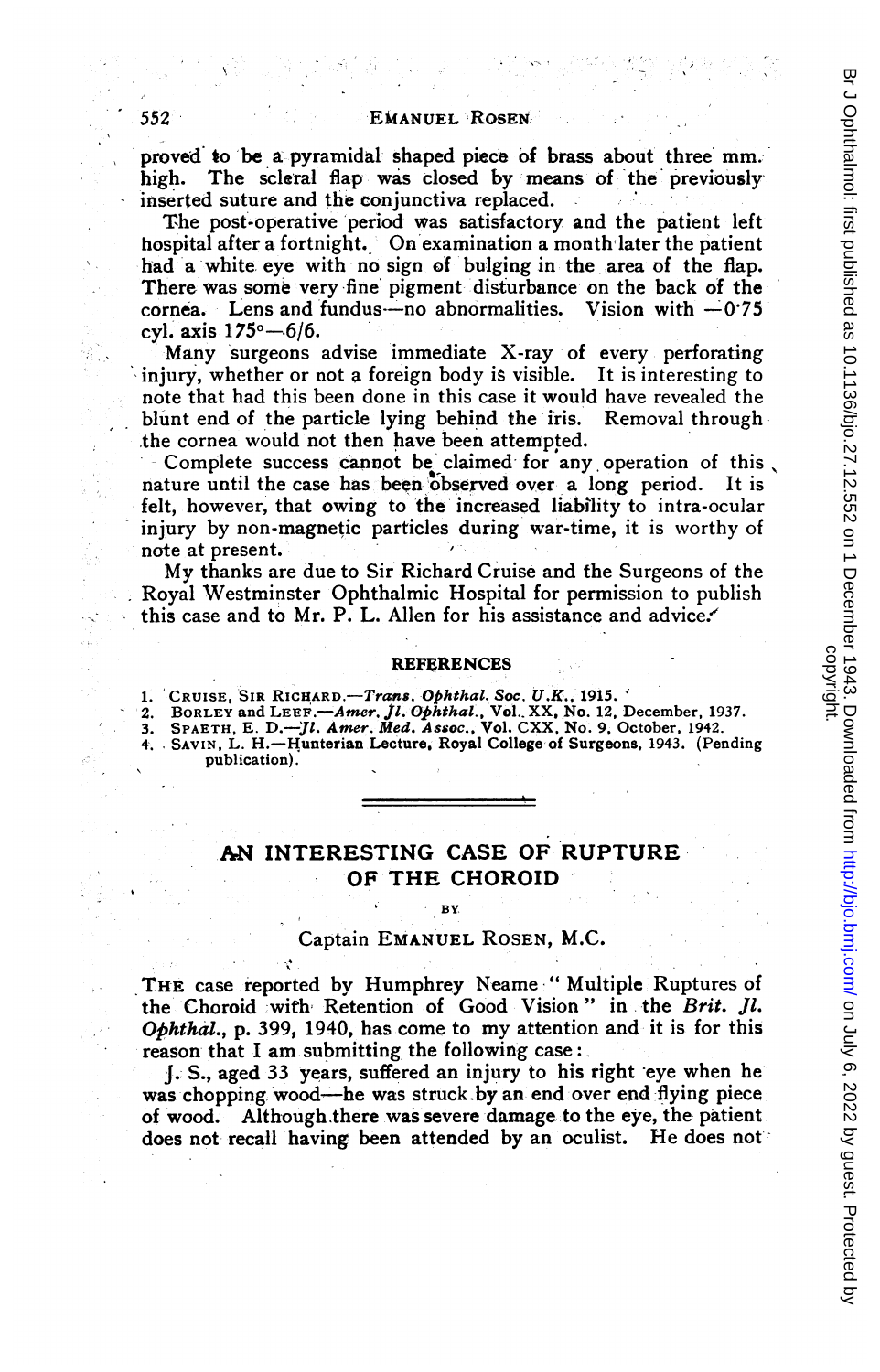recall any further history except that he has had periodic refractive changes by an optometrist since the age of 17 years.

At present he complains of blurred vision for close work with ration of these symptoms approximately six months. Vision in duration of these symptoms approximately six months. Vision in the right eve is  $20/25$  and in the left eve  $20/70 - 1$ . The left eve the right eye is 20/25 and in the left eye  $20/70 - 1$ . disclosed' no abnormality other than a refractive error and was readily corrected to 20/20 with  $-0.5$  D.sph.  $-2.25$  D.cyl. axis 25° The pupil of the right eye was larger than that of the left and there was only partial response of iris to light since there was a break in the "collarette" and definite evidence of iris atrophy upon retroillumination. The pupil had an eccentric location nasally. When the pupil was dilated with homatropine a rupture of the zonule was visible nasally and the lens could be seen dislocated posteriorly in a<br>very small degree. There was evidence of vitreous degeneration— There was evidence of vitreous degeneration-slit-lamp studies showing a break-down of the vitreous framework and a large " cord like mass " in the vitreous.

The fundus picture reveals the four ruptures of the choroid which so closely simulates the drawing shown in the case reported by Humphrey Neame. The picture, which shows four tears of the choroid discloses the two smaller ruptures situated very close to the



FIG. 1.